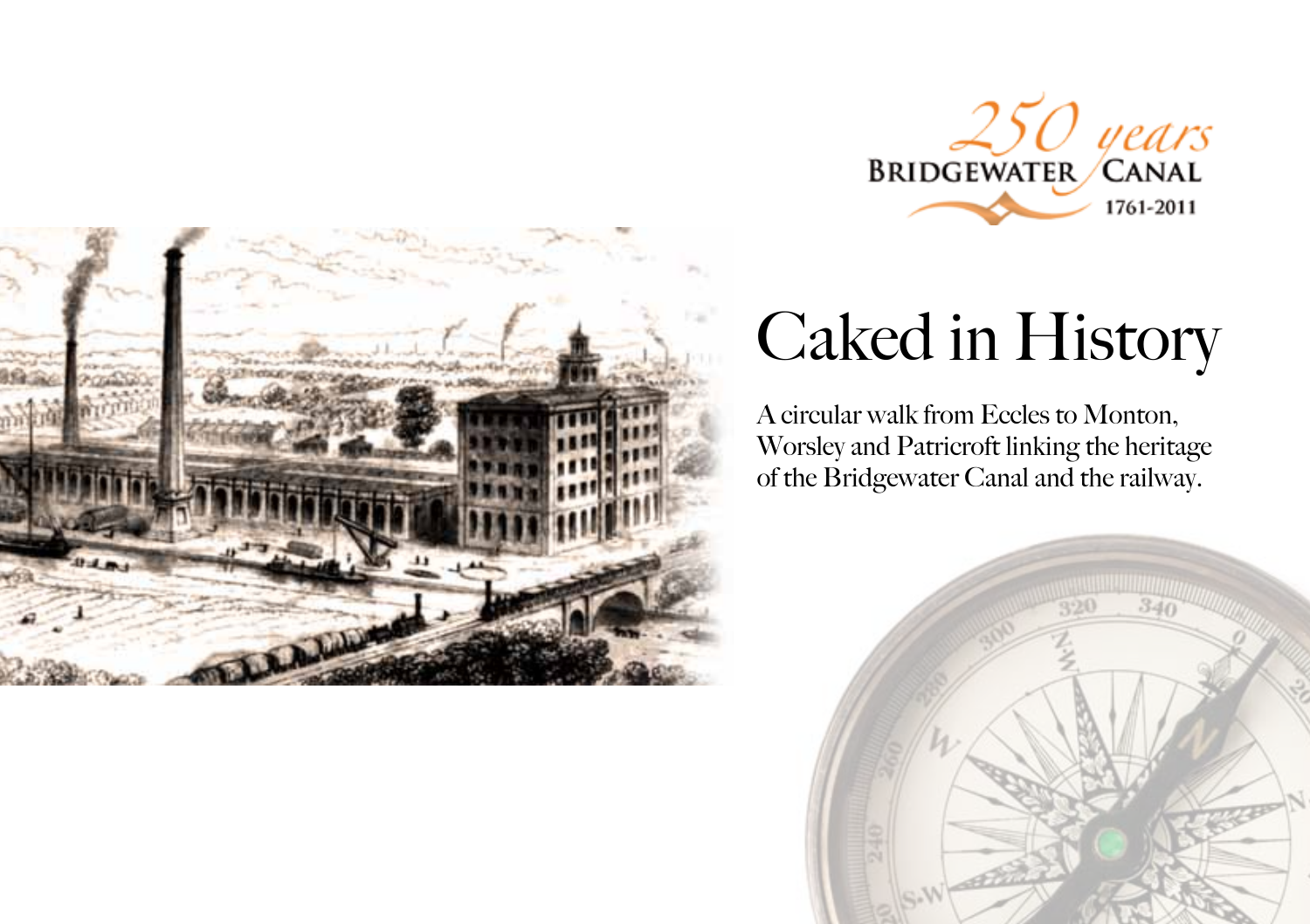

# Introduction

To celebrate the 250th anniversary of the opening of the Bridgewater Canal in Salford, this new heritage trail will take you on a tour of the sights of this historic area and teach you interesting facts about the links between the canal and the railways.

On your walk you'll see many points of interest from the place where Queen Victoria 'used the facilities' to the site of industrial heritage masterpieces such as Nasmyth's steam hammer.

We hope you enjoy this walk through Salford's history.

Written and produced by FRECCLES – Friends of Eccles Station and FrOPS – Friends of Patricroft Station, with support from Salford City Council.

Front cover: Bridgewater Foundry, c.1839 (also shows railway crossing the Bridgewater Canal at Patricroft).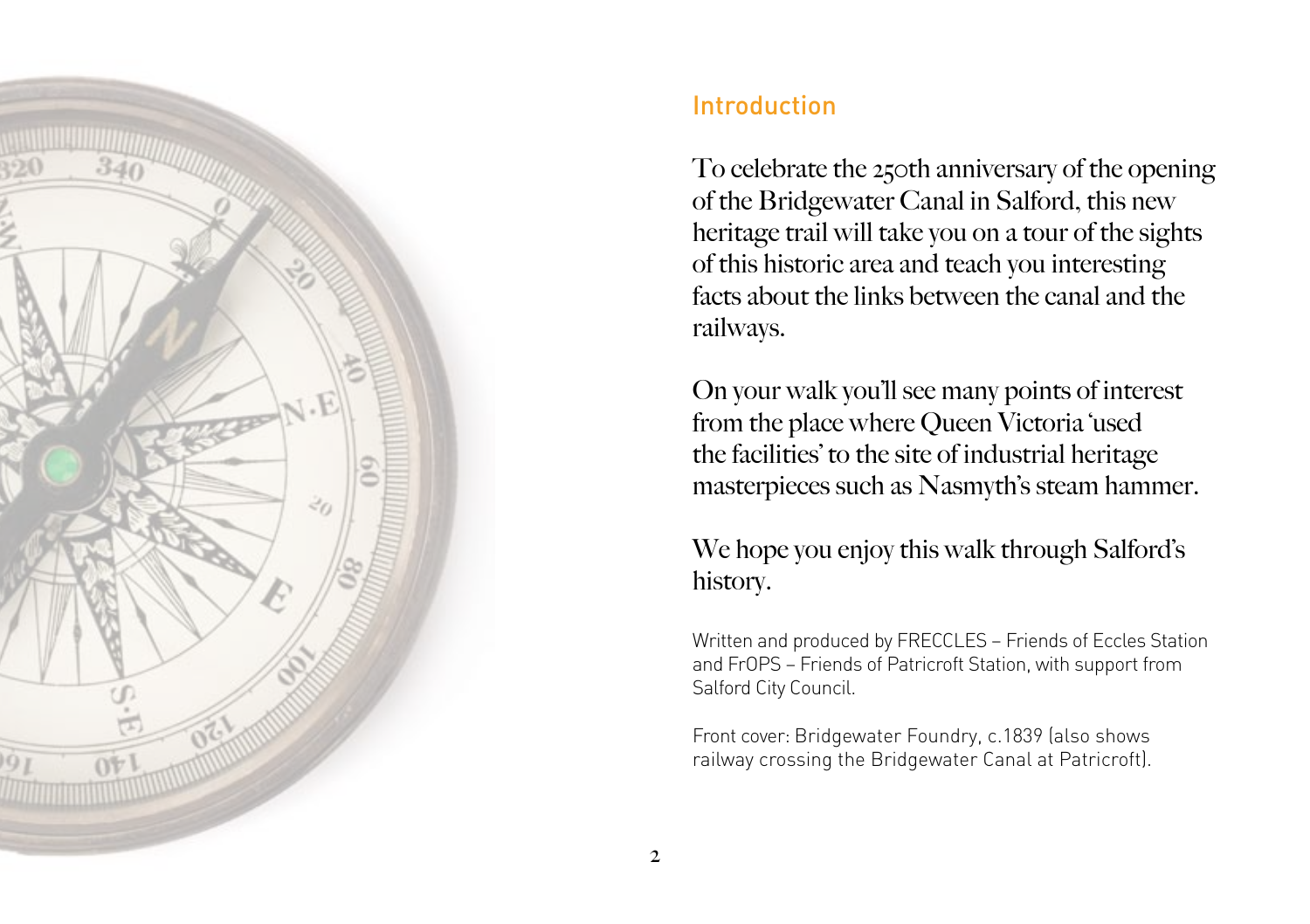## Starting point

Eccles Railway Station (M30 ODN) is on the Liverpool to Manchester (Chat Moss) line. The station has car parking and is close to the tram and bus stations. Go to www.tfgm.com for public transport information.

Allow 4 hours for this walk. Overall, this walk is not suitable for those with substantial walking difficulties or using prams, wheelchairs or mobility scooters due to rough terrain and/or steps. However, some points are accessible by road and on well-made paths.

Images at 1,2,5,6 (viewed from Canal Bank on opposite bank to the pub and not towpath) and 7 are generally accessible.

nears **BRIDGEWATER CANAL** 1761-2011



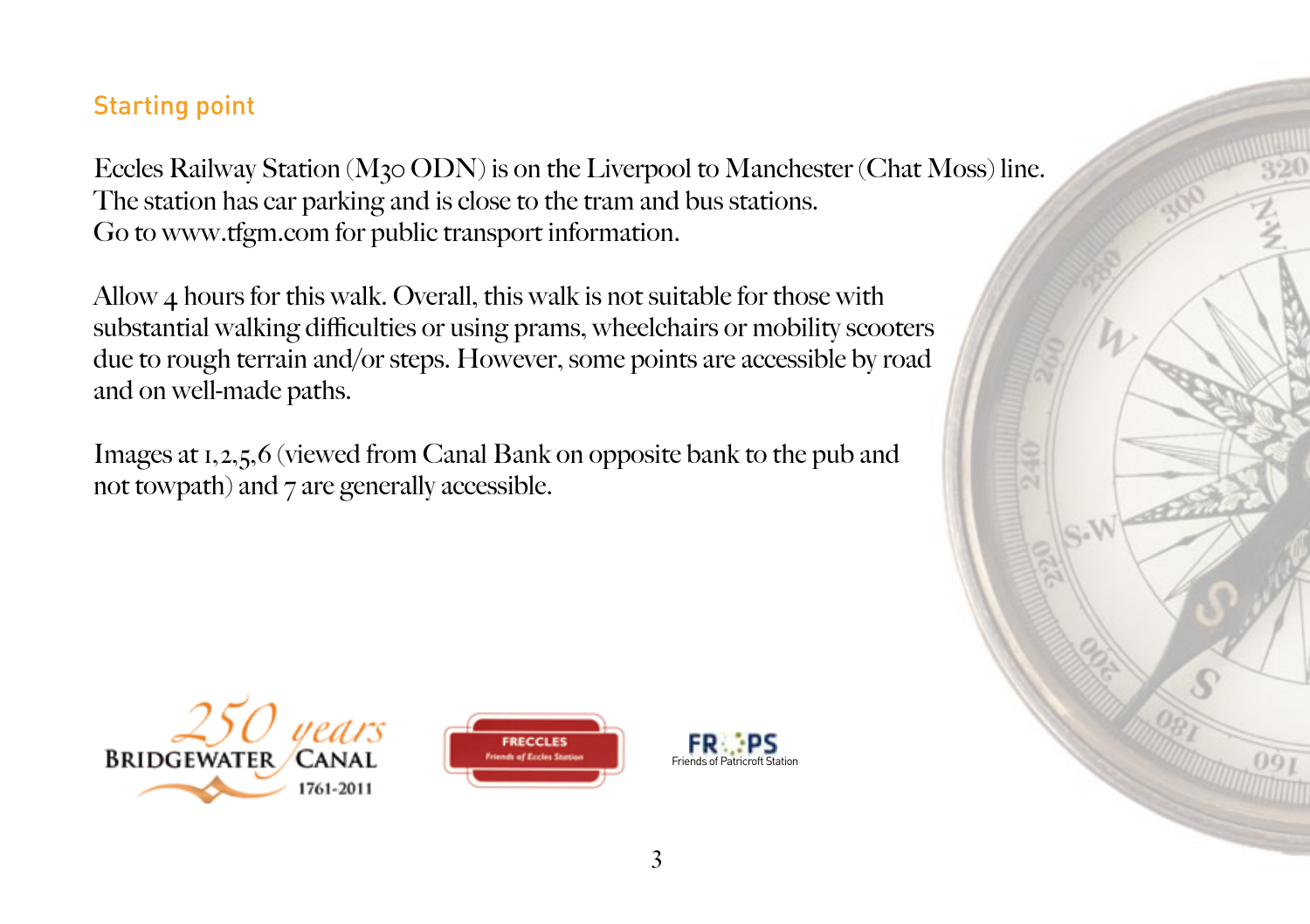### Main points of interest on the route:

- Begin at Eccles Station (1) page 6.
- Continue along the front of Monton Green to the bus stop for a view of the former Monton Green Station (2) - page 7.
- In Worsley Village, follow the path round to the left and then cross the canal at the iron bridge  $(3)$  - page 8.
- Turn right along the loopline and continue through the short tunnel to the former Worsley station. From the bridge  $(4)$  look back to see the view - page 9.
- Continue to Monton Green and turn right, crossing Monton Bridge  $(5)$  - page 9.
- The Queen's Arms claims to be the world's first railway public house. The pub was originally called the Patricroft Tavern, (6) but changed its name after the Queen's visit page 11.
- $\rightarrow$  Cross Green Lane to view (7) Nasmyth's steam hammer (Nasmyth Business Park) page 12.
- $\rightarrow$  Turn off the footpath when reaching the footbridge (8); cross the railway and continue along Old Wellington Road - page 14.

Finish at the starting point of this walk - Eccles railway station.

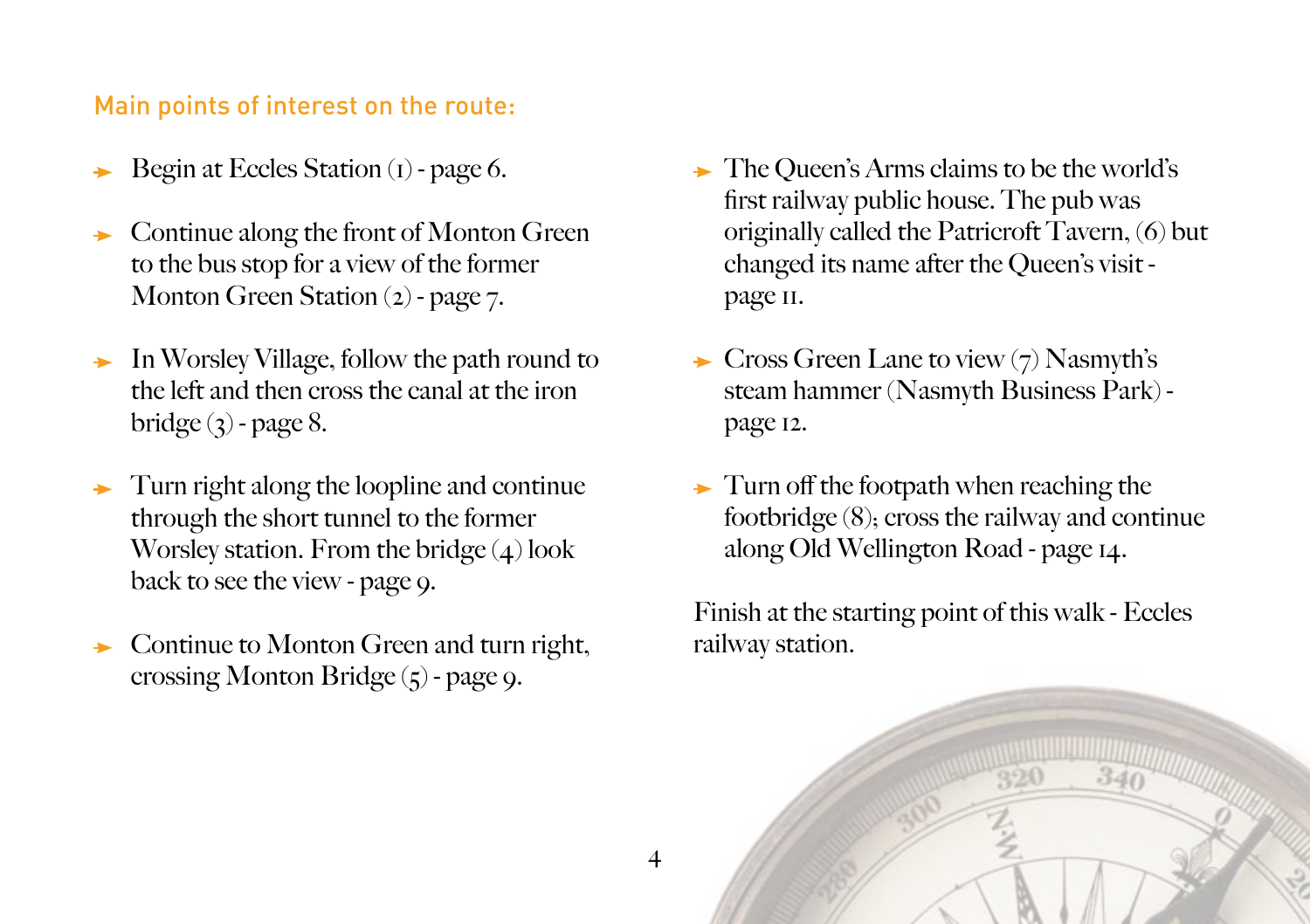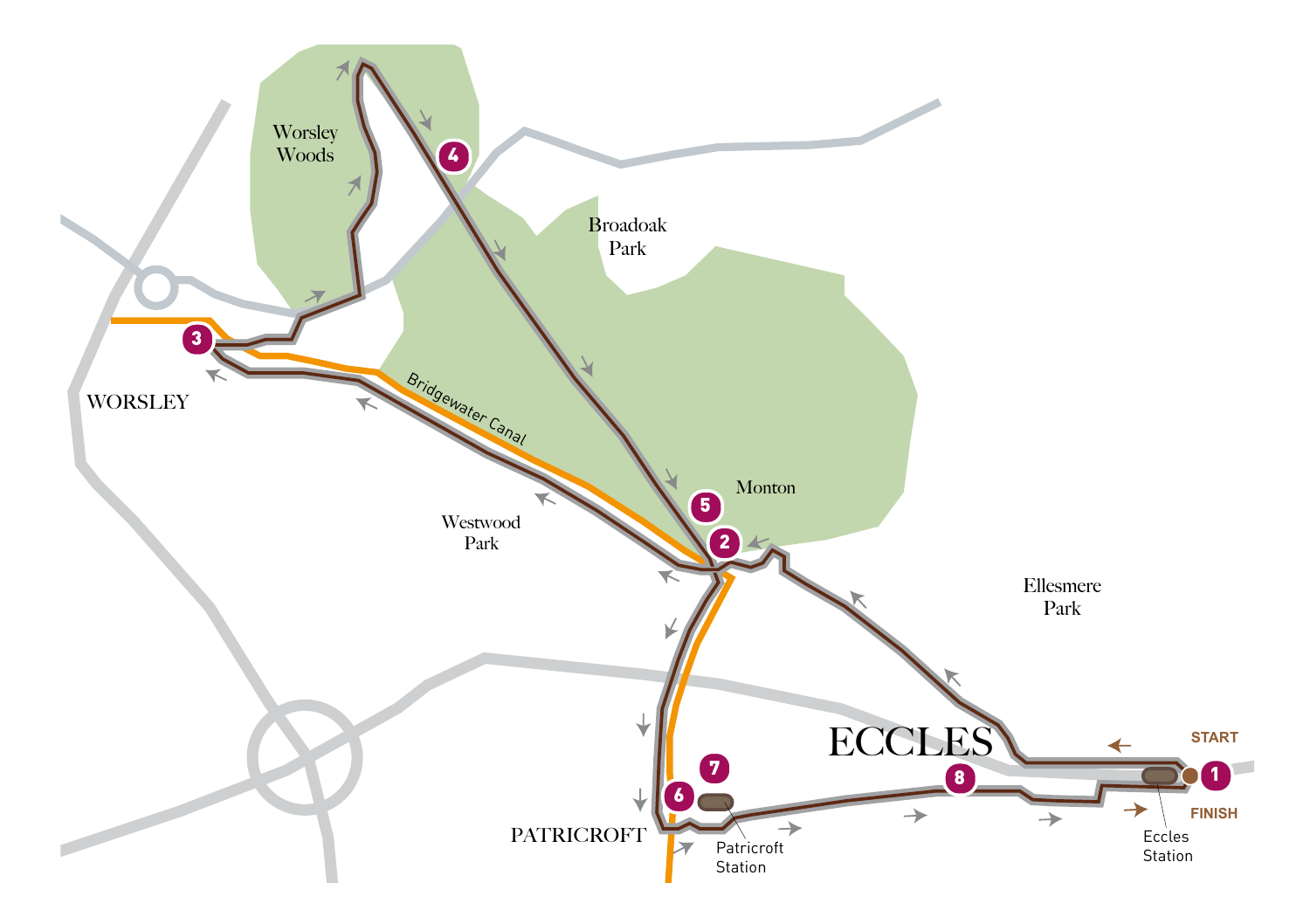#### Walk route:

- Begin at Eccles Station (1). The decision to build a railway from Liverpool to Manchester was made for commercial reasons. Passengers were originally a very secondary consideration but the cutting down of the journey times compared to road and canal made the prospect of rail travel very attractive. The railway opened on 15 September 1830. Initially there was no station, passengers hailing the train from along the line by waving a handkerchief or umbrella. The station that you see on the image opened in 1881. There were originally four platforms and they were connected by a covered 'way' with a glass roof.
- From Eccles Station cross the 'glass bridge'  $\qquad \qquad \rightarrow$ over the M602 and turn left on to Wellington Road.
- Follow the road to the end and turn left, on to Monton Road (junction with Half Edge Lane).
- Continue along Monton Road towards Monton Green, crossing the main road where convenient. If you look just past the Monton House Hotel, you will see a path which marks the line of the former Clifton branch of the Liverpool/Manchester line.
- Pass through Monton village to the roundabout. Turn left and cross the main road to the green where convenient.



1. Eccles Station c.1900 © Salford Local History Library.

6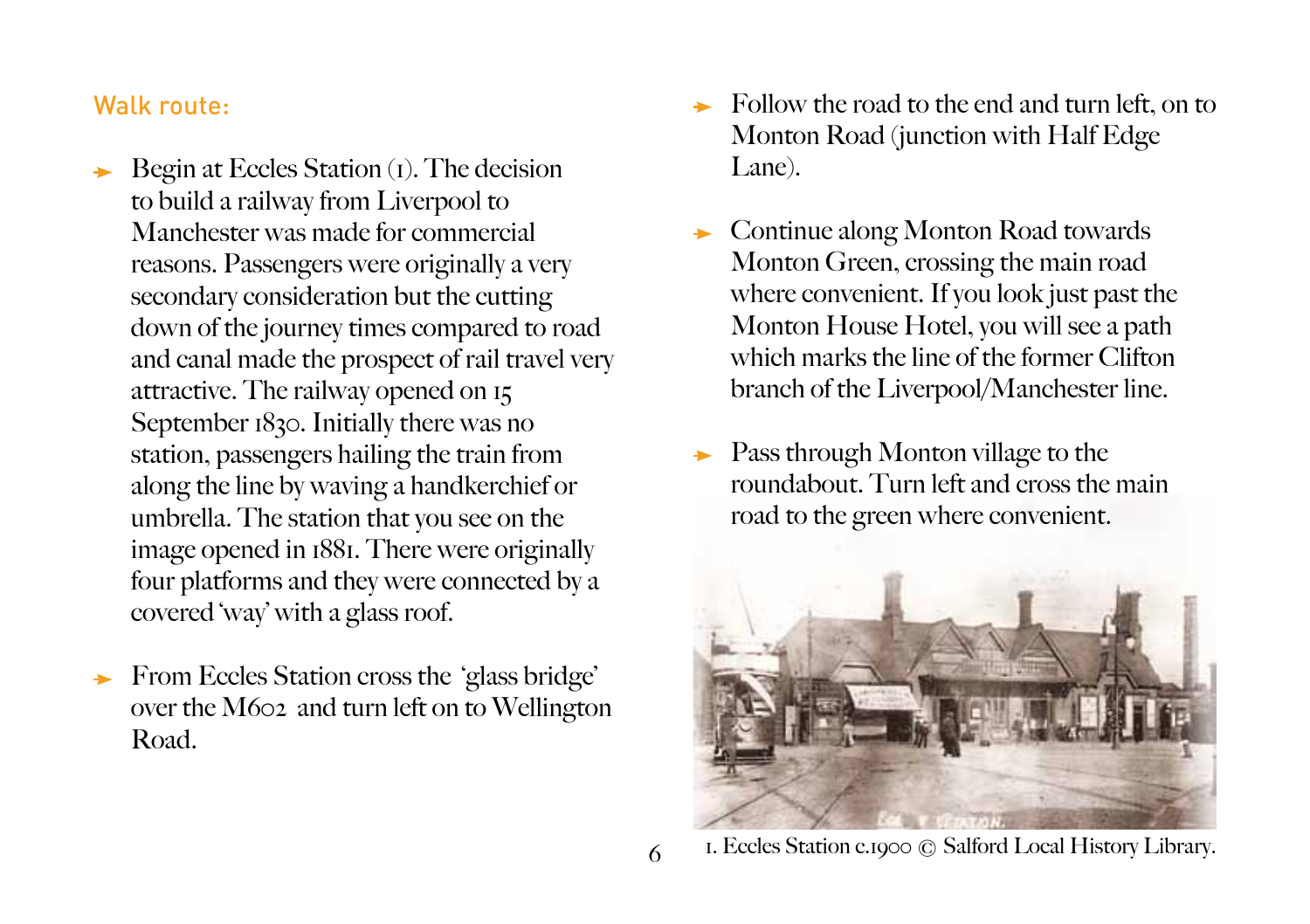- $\rightarrow$  Continue along the front of Monton Green to the bus stop for a view of the former Monton Green Station (2).
- ► Cross Monton Bridge and turn right onto the Bridgewater Canal towpath towards Worsley. The Bridgewater Canal was built by the Duke of Bridgewater and opened in 1761 to carry coal from the Duke's mines in Worsley to the industries of Manchester via Barton Aqueduct which crosses the Manchester Ship Canal.

Queen Victoria travelled by barge on the Bridgewater Canal between Patricroft and Worsley in 1851 on her visit to the Earl of Ellesmere.

Just before Worsley Village where the canal bends to the left look across to the new houses on the opposite side. These are built on the site of the coal staithe (tip) that transferred coal originally from tramway trucks and later, railway trucks, into barges on the canal for onward transport. This was also the site of some of the Worsley coke ovens. Extra ovens were built in 1839, with anticipation of supplying coke to power steam locos for the new railways.



2. Monton Green Station © Salford Local History Library.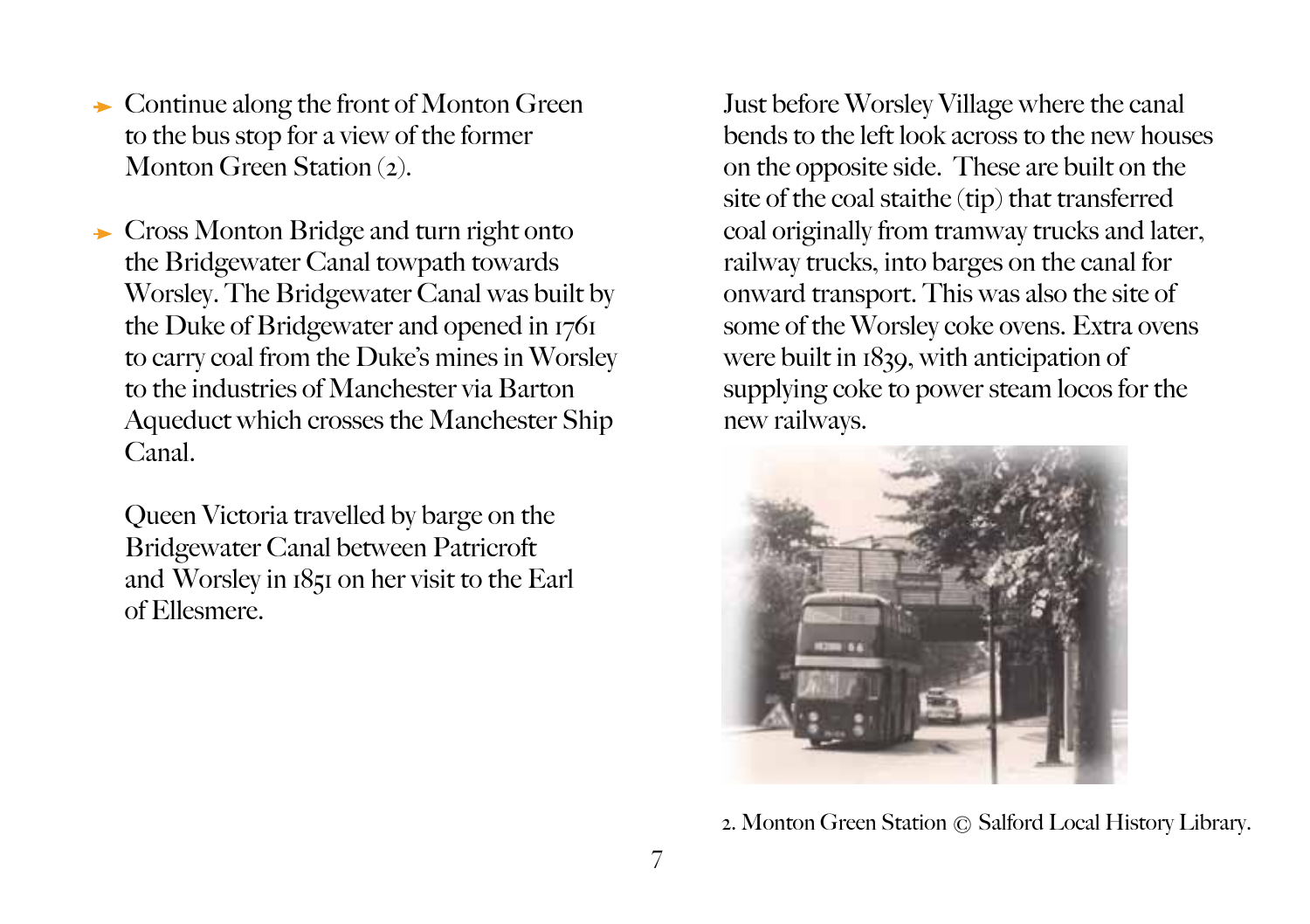$\rightarrow$  Worsley Village is full of interesting sights and features, including the Packet House, Alphabet Bridge and The Green.

In Worsley Village, follow the path round to the left and then cross the canal at the iron bridge (3). Turn right onto Worsley Green and follow the road round, to meet with Worsley Road.

Worsley Green was known as Worsley Yard until 1903, when it contained many industrial sites and a railway siding. There is now a memorial to the Duke of Bridgewater; it is part of the works chimney which was converted to an ornamental fountain with a tall spire. The fountain no longer works and the spire was removed in the 1930's, leaving the present structure which carries a Latin inscription praising the achievements of the 'Canal Duke'. After this look carefully to your left as you near Worsley Road: there are the impressions of the old railway sleepers from the Worsley Yard railway sidings.

- ► Cross Worsley Road after Drywood Avenue and turn left onto the footpath at the metal railings (signposted Worsley Woods and Loopline). Notice the Duke of Bridgewater's Egerton family crest carved on the stone on the left as you enter the path.
- $\rightarrow$  This path is the route of the former Bridgewater Collieries railway from the canal. The collieries railway followed two routes from this junction, one to the collieries (right) and one to the former London and North Western (LNW) railway at Sanderson's Siding (left).



3. Bridgewater Canal, Dukes Drive © Ted Gray.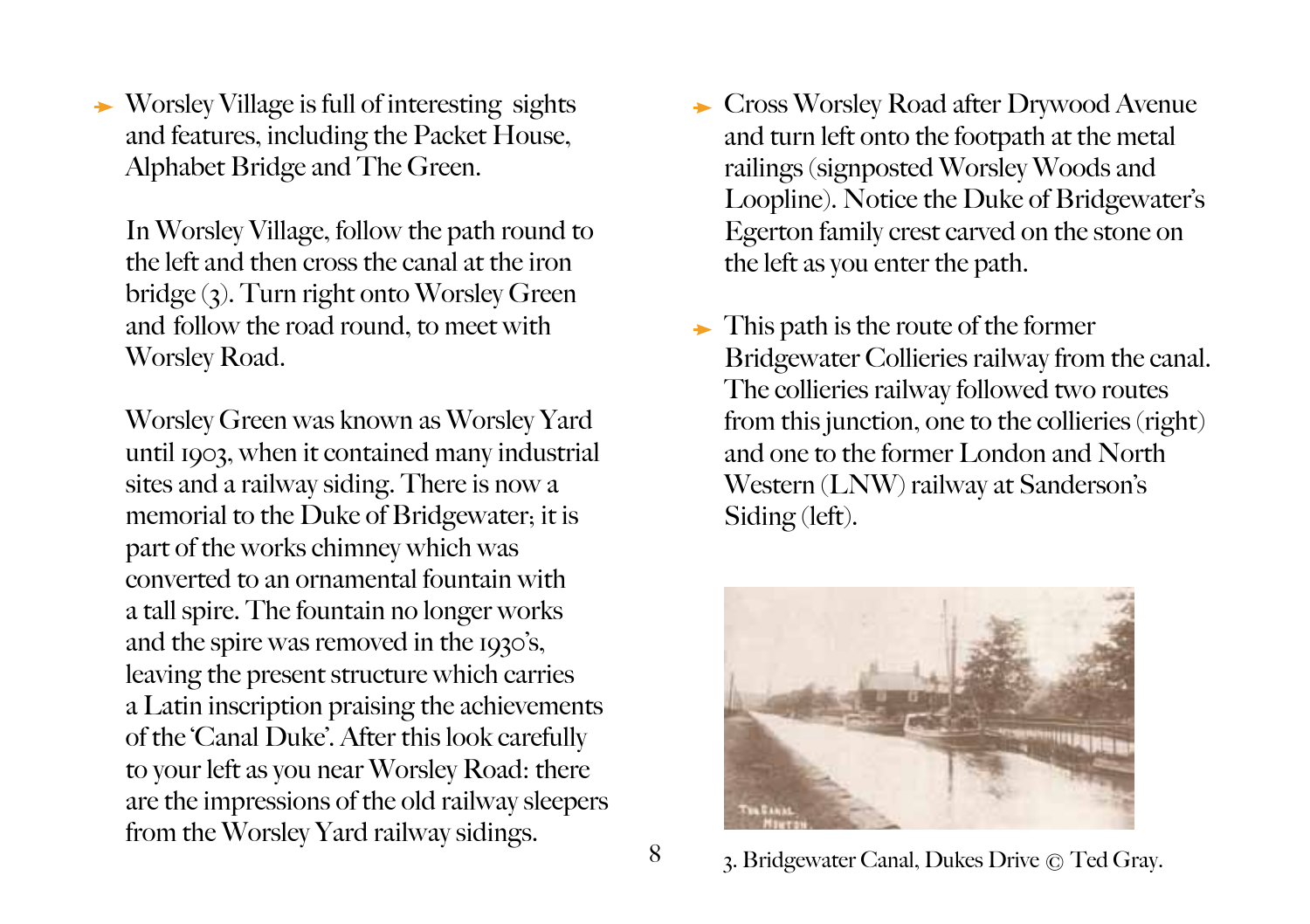

- 4. Worsley Station © Salford Local History Library.
- $\rightarrow$  Continue on the footpath, passing a school on the right and a playground on left to the path junction.
- $\rightarrow$  Turn right at the junction and turn left up the short flight of steps just before the gate (do not go through the gate).
- $\rightarrow$  Continue walking along the narrow path until you meet the loopline path at the blue cycle route '55' sign. This is near to the point where the Colliery Railway crossed the loopline.
- Turn right along the loopline and continue through the short tunnel to the former Worsley station. From the bridge  $(4)$  look back to see the view.
- $\rightarrow$  Continue to Monton Green and turn right, crossing Monton Bridge  $(5)$ . Turn right onto the towpath, but this time turn right again and double back underneath the bridge.



Last train leaving Monton Green Station 1969.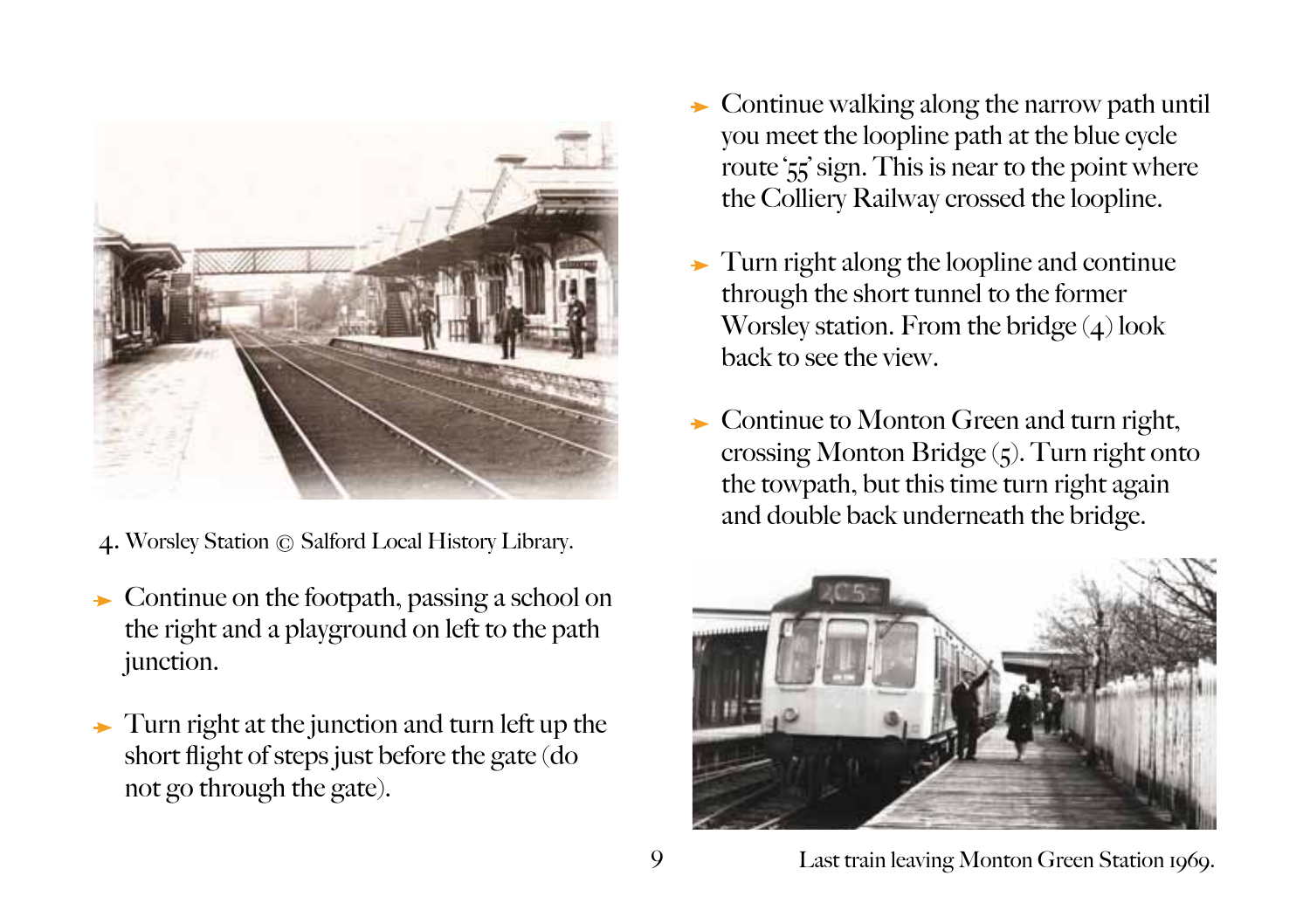#### Monton Lighthouse



Notice the Monton Lighthouse on the left after the bridge.

- $\rightarrow$  Follow the canal towpath under the motorway. The opposite side of the canal was the site of Nasmyth Wilson & Co's 'Bridgewater Foundry,' where the world famous 'Nasmyth Steam Hammer' was invented and manufactured, along with various machine tools. The site also made railway locomotives, mostly for export. The works became a Royal Ordnance Factory in 1940, finally closing in 1989. The site is now home to the Nasmyth Business Park
- Immediately after going under the railway bridge, turn right up the steps, and turn back on yourself to cross the canal by the footbridge.

5. Monton Bridge © Salford Local History Library.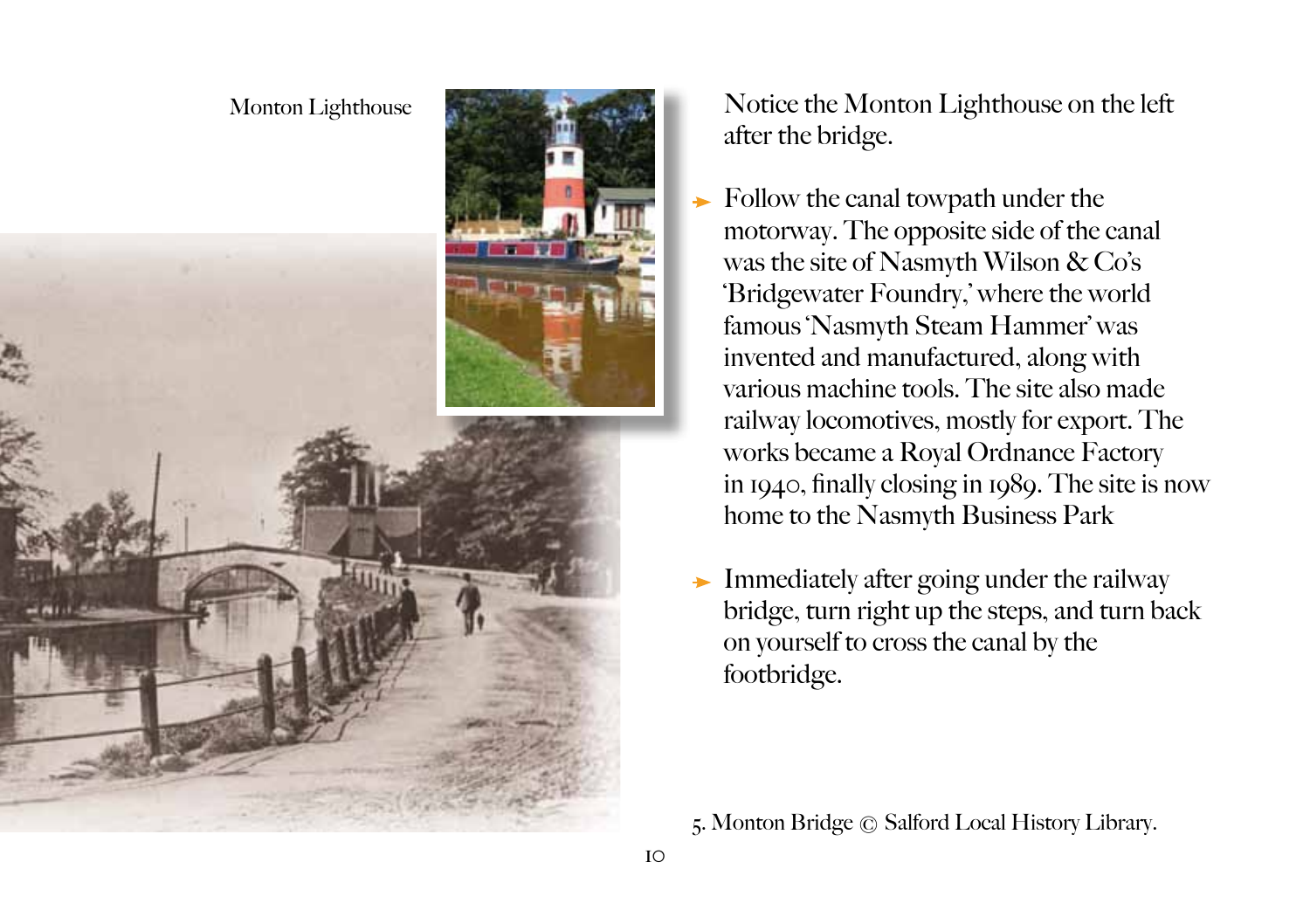

6. Patricroft Tavern © Mark Charnley.



The Queen's Arms.

When you reach Green Lane, turn left and left again opposite the steam hammer, then up the slope to the Queens Arms.

The Queen's Arms claims to be the world's first railway public house. It was opened in 1828 anticipating trade from the railway. At one time it had direct access to the station but is now fenced off from it. It is said that Queen Victoria used the facilities here before she boarded the royal barge to Worsley when she visited in 1851. The pub was originally called the Patricroft Tavern, (6) but changed its name after the Queen's visit. In 2010 the Queen's Arms won the local Campaign for Real Ale's Traditional Pub of the Year award.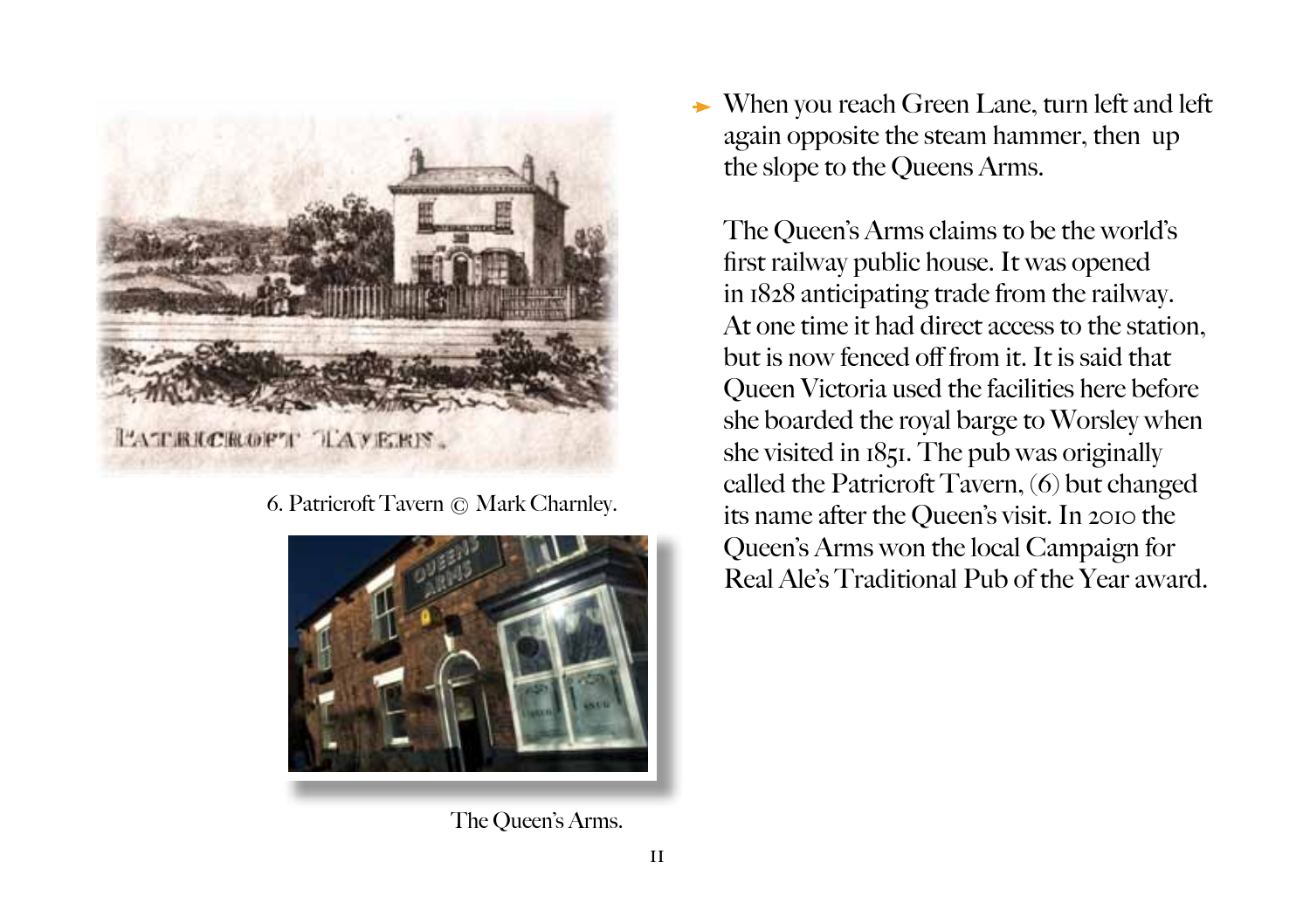7. Nasmyth's steam hammer ©Mark Charnley.



Patricroft Station, 1962 © Salford Local History Library.



- $\rightarrow$  Return down the slope and cross Green Lane to view  $(7)$  Nasmyth's steam hammer (Nasmyth Business Park).
- $\rightarrow$  Return under the railway bridge, passing Patricroft Station entrance and turn left up the footpath that leads behind the houses. You can also take a short diversion to visit the station before retacing your steps and joining the footpath.

Patricroft Station is located at the point where the world's first inter-city passenger railway crosses the world's first commercial canal. Like Eccles Station, a mile up the line from here, it is one of the stations on the Liverpool to Manchester railway, a major engineering feat, built across Chat Moss by George Stephenson. There was a large locomotive depot with steam sheds on the land to the rear of the present Manchester platform, but activity there ceased in 1968.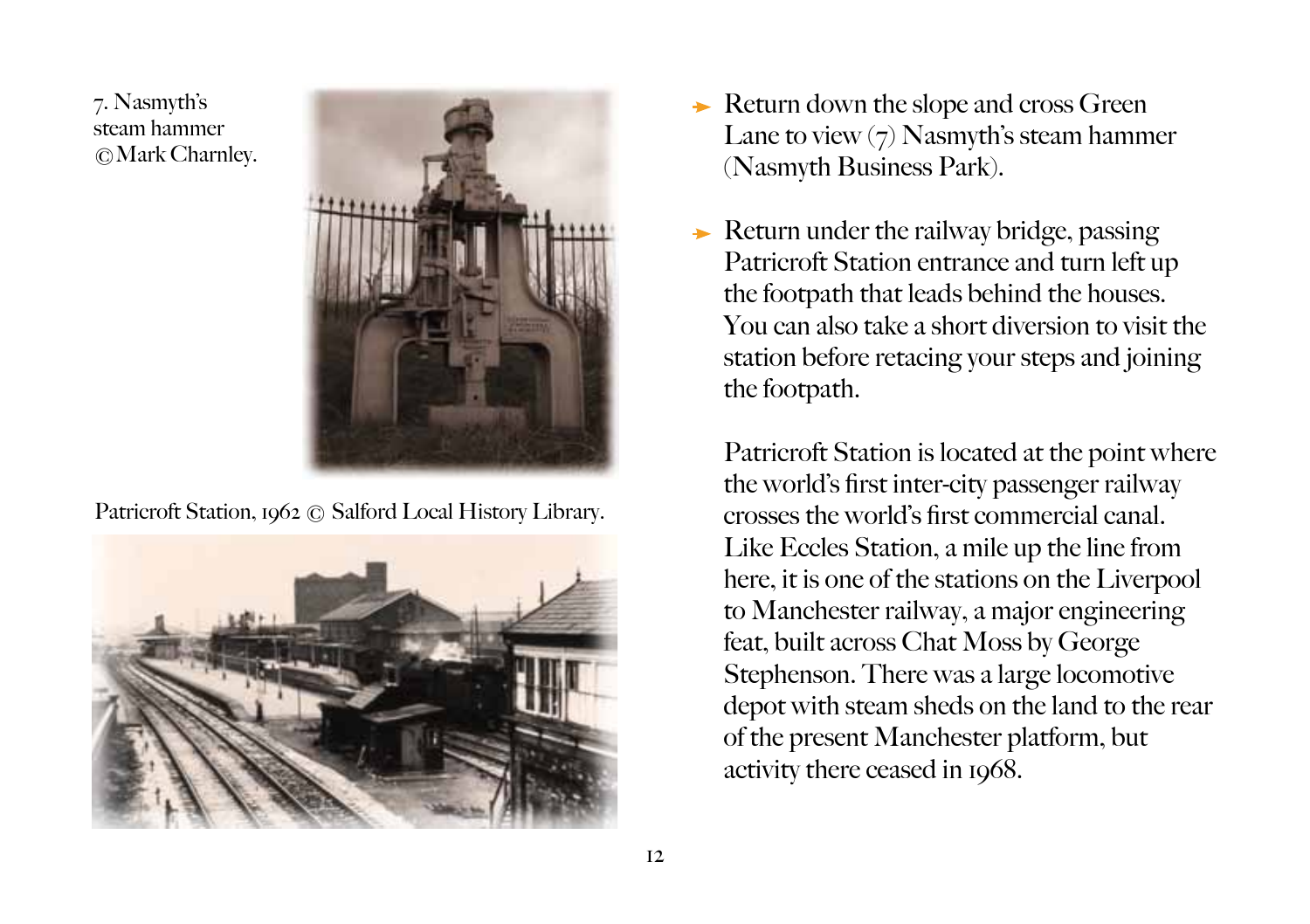

All of the station buildings at Patricroft Station were demolished in the late 1970s and all that remains now are two brick shelters, one on each platform. In 1851 Queen Victoria travelled by train from Liverpool to Patricroft to board a barge to Worsley, where she was to be a guest of the Earl of Ellesmere during her visit to Manchester.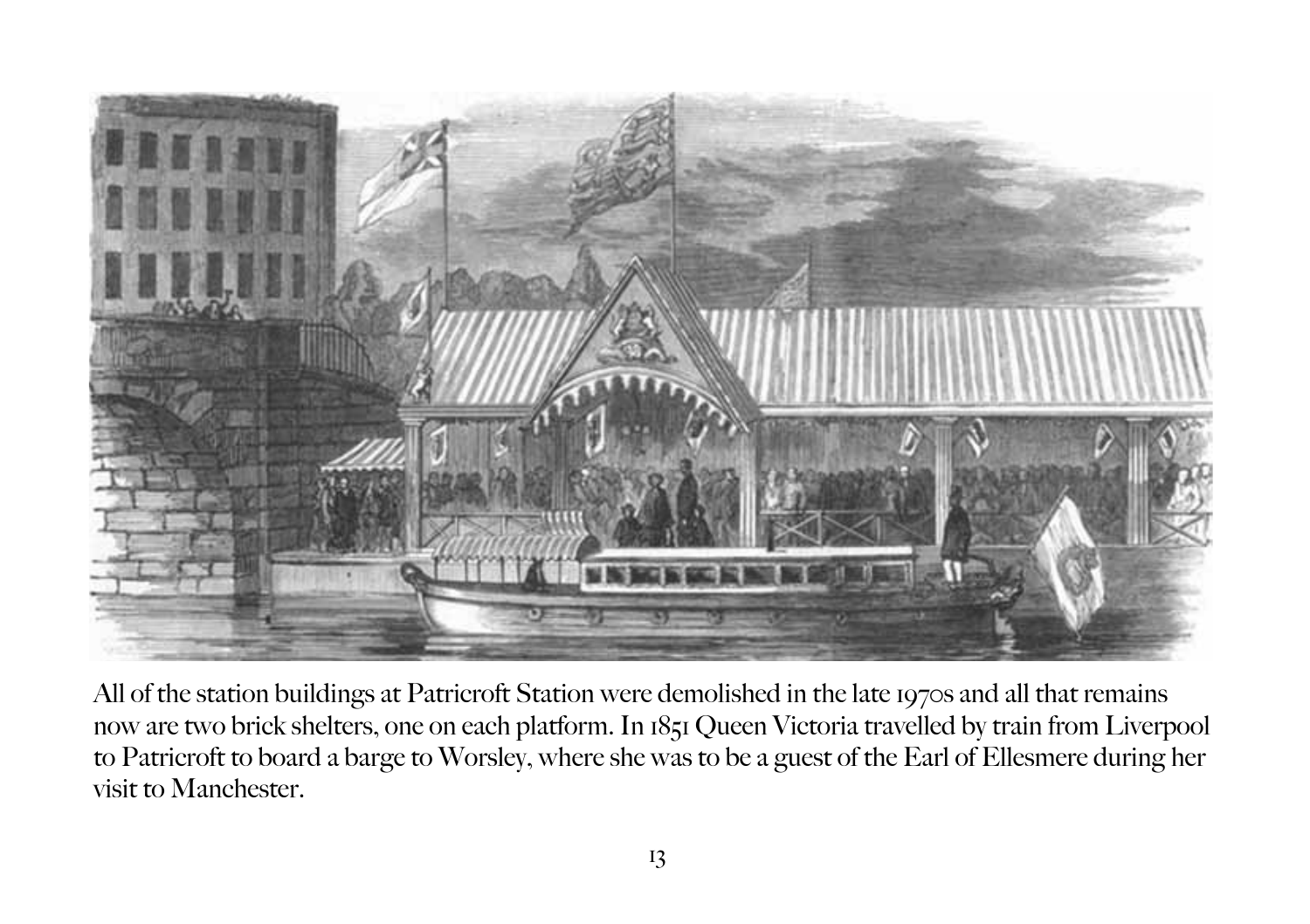



- $\rightarrow$  Continue along this footpath and join Hampden Grove; rejoin the footpath at the side of the railway.
- $\rightarrow$  Turn off the footpath when reaching the footbridge (8). The footbridge is the nearest vantage point to view the area that was once the site of the former Patricroft Steam Sheds and the junction where Tyldesley and Clifton branch lines of the Liverpool and Manchester Railway headed off. Cross the railway and turn right along Old Wellington Road.
- **Follow Old Wellington Road, bearing left** onto Russell Street.
- Cross Albert Road and rejoin the footpath at the side of the office block. Continue along Vicarage Grove and bear left, to finish at the starting point of this walk - Eccles railway station.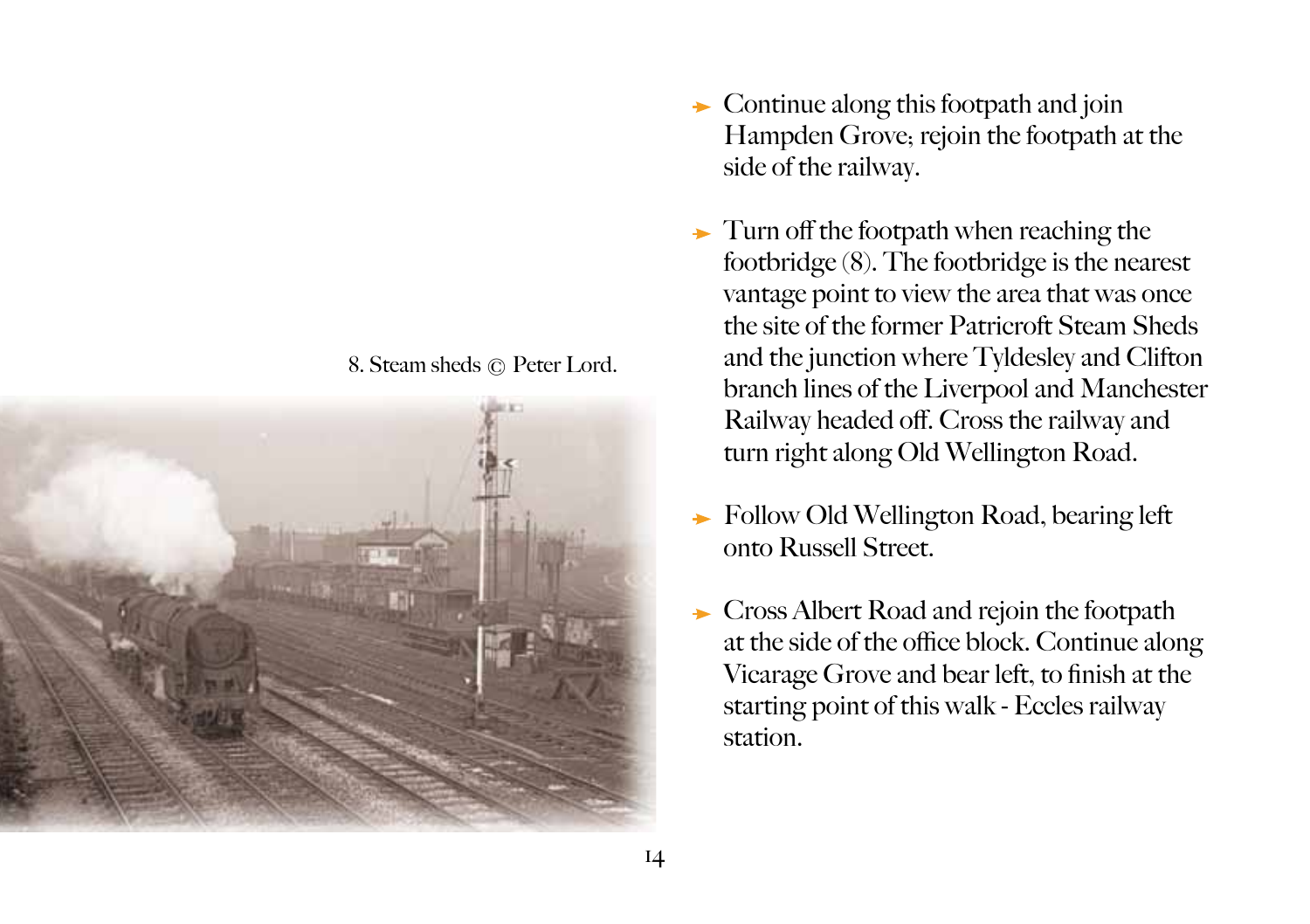#### Optional diversion:  $\rightarrow$

Turn right at the top of Vicarage Grove and walk down Church Street to the entrance of the shopping precinct. On your right is the site of the first commercial production of Eccles cakes at what was the junction of the former Vicarage Road (now the shopping precinct) and Church Street. (compare the view on the photograph below to the present site, there is nothing actually left to see).

This walk is called 'Caked in History' because of the connection with Eccles cakes and the amount of history that abounds and surrounds this once tiny village.

Retrace steps to Eccles railway station (the walk starting point).

Bradburns - the original Eccles Cake shop.